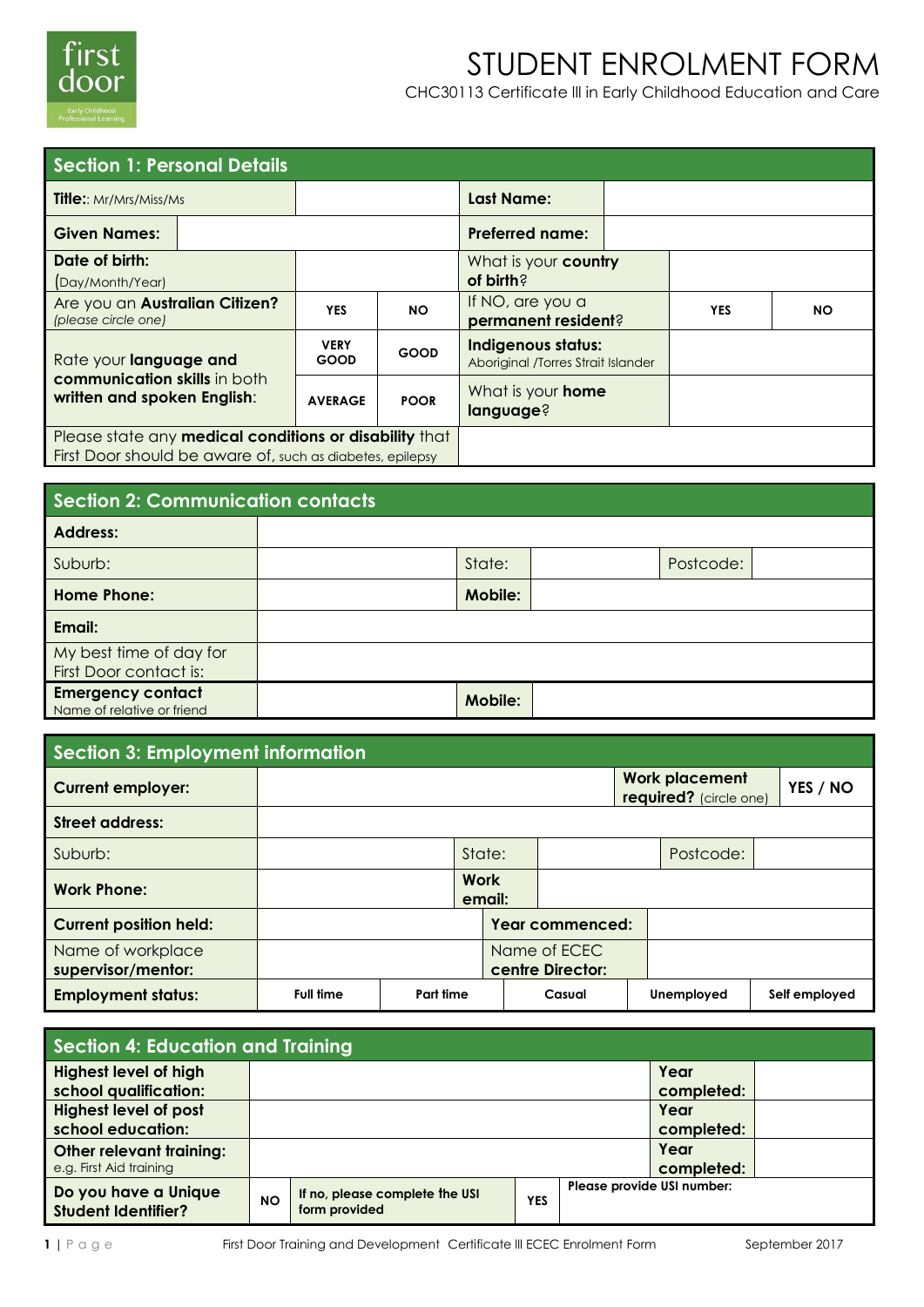| Section 5: Credit Transfer and Recognised Prior Learning (RPL) application                                            |                                                                               |    |       |                                                    |                 |           |  |  |  |
|-----------------------------------------------------------------------------------------------------------------------|-------------------------------------------------------------------------------|----|-------|----------------------------------------------------|-----------------|-----------|--|--|--|
| Do you hold any previous credits<br>of units towards this course?                                                     | <b>YES</b>                                                                    | NΟ | units | If yes, please attach a certified copy of attained |                 |           |  |  |  |
| I would like more information on what is required to RPL one or more units                                            |                                                                               |    |       |                                                    | <b>YES</b>      | <b>NO</b> |  |  |  |
| <b>Note:</b> Please complete this RPL section only if you consider that you would qualify to apply for RPL for one or |                                                                               |    |       |                                                    |                 |           |  |  |  |
| more Certificate III in Early Childhood Education and Care course units<br><b>Relevant experience</b>                 |                                                                               |    |       |                                                    |                 |           |  |  |  |
| and skills:                                                                                                           |                                                                               |    |       |                                                    |                 |           |  |  |  |
|                                                                                                                       |                                                                               |    |       |                                                    |                 |           |  |  |  |
| <b>Relevant</b>                                                                                                       |                                                                               |    |       | <b>Name of training</b>                            |                 |           |  |  |  |
| training/courses:                                                                                                     |                                                                               |    |       | provider:                                          |                 |           |  |  |  |
| Please attach a copy of your current resume outlining your related work and life experience                           |                                                                               |    |       |                                                    |                 |           |  |  |  |
|                                                                                                                       |                                                                               |    |       |                                                    |                 |           |  |  |  |
| <b>Section 6: About my learning</b>                                                                                   |                                                                               |    |       |                                                    |                 |           |  |  |  |
| I have completed the preferred learning style quiz on www.firstdoor.com.au/quiz and I believe my preferred            |                                                                               |    |       |                                                    |                 |           |  |  |  |
| learning style is:<br>Visual                                                                                          | Auditory                                                                      |    |       | Kinaesthetic                                       |                 |           |  |  |  |
| My particular learning needs are:<br>(please state any area of difficulty in learning or learning disability)         |                                                                               |    |       |                                                    |                 |           |  |  |  |
| My best time of day for study is usually                                                                              |                                                                               |    |       |                                                    |                 |           |  |  |  |
| How did I learn about First Door?                                                                                     |                                                                               |    |       |                                                    |                 |           |  |  |  |
| e.g.: workplace/internet/recommended by                                                                               |                                                                               |    |       |                                                    |                 |           |  |  |  |
| What made studying with First Door appealing to me?                                                                   |                                                                               |    |       |                                                    |                 |           |  |  |  |
| I believe I am best suited to success using the flexi or<br>structured training plan                                  |                                                                               |    |       | Flexi plan                                         | Structured plan |           |  |  |  |
| Please share your personal viewpoint on these two questions:                                                          |                                                                               |    |       |                                                    |                 |           |  |  |  |
| What motivates me to study and complete a Certificate III in Early Childhood Education and Care?                      |                                                                               |    |       |                                                    |                 |           |  |  |  |
|                                                                                                                       |                                                                               |    |       |                                                    |                 |           |  |  |  |
|                                                                                                                       |                                                                               |    |       |                                                    |                 |           |  |  |  |
|                                                                                                                       |                                                                               |    |       |                                                    |                 |           |  |  |  |
|                                                                                                                       |                                                                               |    |       |                                                    |                 |           |  |  |  |
| 2.                                                                                                                    | How will completing this study improve my practice/career in Early Childhood? |    |       |                                                    |                 |           |  |  |  |
|                                                                                                                       |                                                                               |    |       |                                                    |                 |           |  |  |  |
|                                                                                                                       |                                                                               |    |       |                                                    |                 |           |  |  |  |
|                                                                                                                       |                                                                               |    |       |                                                    |                 |           |  |  |  |

| Section 7: Student fees                                                                                                                                                                                      |                                |           |  |
|--------------------------------------------------------------------------------------------------------------------------------------------------------------------------------------------------------------|--------------------------------|-----------|--|
| wish to apply for fee free training using Government funding for Fee-free<br><b>training for Year 12 Graduates</b> (commencing training within 12 months of graduating)                                      | YES                            | <b>NO</b> |  |
| I would like more information on Traineeship training<br>(Note: Student contribution fees apply per unit)                                                                                                    | <b>YES</b>                     | <b>NO</b> |  |
| will pay the \$175 non-refundable enrolment fee and the fee for my first unit<br>within seven days of the invoice date, and before commencing training                                                       | Initial as read and understood |           |  |
| Providing I am eligible for C3G Government funding, I will pay the student<br>contribution fee of: \$25 per unit - C3G non-concessional participants<br>OR \$10 per unit - C3G for concessional participants | Initial as read and understood |           |  |
| will arrange payment of any invoiced unit fees OR Student Contribution<br>fees by internet banking prior to commencing each unit                                                                             | Initial as read and understood |           |  |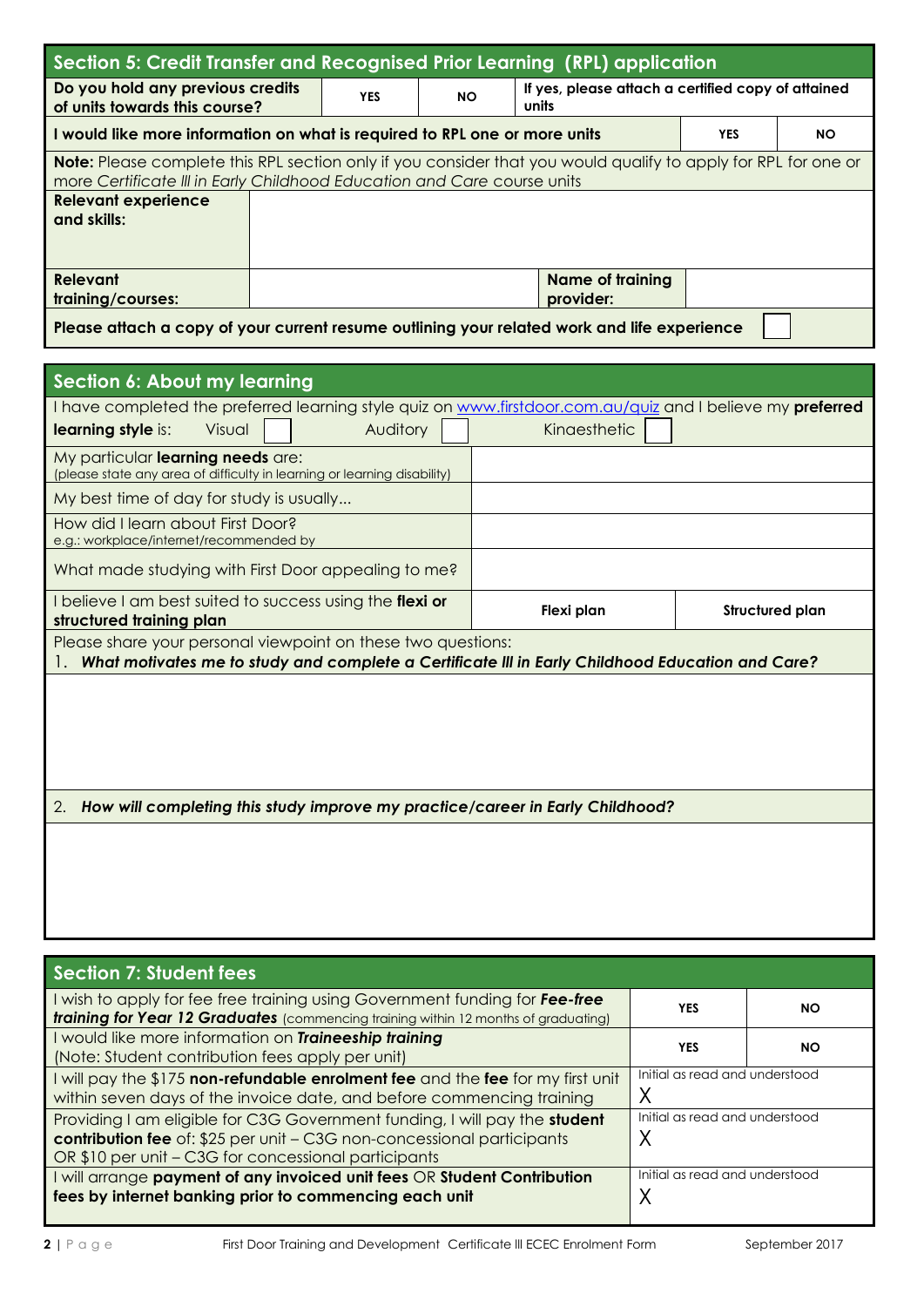| <b>Section 8: Declaration and checklist</b>                                                                                                                                                                                                                                                                                                                                                                                                                                                                                                                                                                                                                                                                                |                                              |                                        |  |  |  |
|----------------------------------------------------------------------------------------------------------------------------------------------------------------------------------------------------------------------------------------------------------------------------------------------------------------------------------------------------------------------------------------------------------------------------------------------------------------------------------------------------------------------------------------------------------------------------------------------------------------------------------------------------------------------------------------------------------------------------|----------------------------------------------|----------------------------------------|--|--|--|
| I have read and accept all the policies, procedures and guidelines contained within the<br>First Door Student Handbook and Course Guide. In particular, I understand the student<br>standards and fees policy. I shall abide by these for the duration of my training with First<br>Door Training and Development.                                                                                                                                                                                                                                                                                                                                                                                                         |                                              | Initial as read and<br>understood<br>X |  |  |  |
| I understand the course timeline and assessment requirements, I am required to<br>complete a training plan with agreed assessment due dates. My assignments are to be<br>received by First Door by 4pm on due date, unless an extension has been requested and<br>granted. I understand that a new unit of study is not able to be commenced if I have two<br>incomplete/overdue assessments. To complete the Certificate III in Early Childhood<br>Education and Care I also understand that I am required to achieve the necessary Early<br>Childhood workplace experience, activities and assessment. I give First Door staff<br>permission to discuss my progress with my workplace supervisor and/or Centre Director. | Initial as read and<br>understood<br>X       |                                        |  |  |  |
| I give First Door Training and Development Pty Ltd permission to indefinitely use my image<br>and quotes in a respectful and positive manner for use in First Door training resources and<br>in other media (e.g. First Door website).                                                                                                                                                                                                                                                                                                                                                                                                                                                                                     | Initial as read and<br>understood<br>$\sf X$ |                                        |  |  |  |
| Please note that the information you provide on this form is private and confidential.<br>All student records are kept for thirty years by First Door Training and Development, as<br>required by law. You are entitled to view your records upon written request to First Door<br>Training and Development.                                                                                                                                                                                                                                                                                                                                                                                                               | Initial as read and<br>understood<br>$\sf X$ |                                        |  |  |  |
| <b>Checklist:</b><br>Please ensure that you have:<br>completed all sections of this application form<br>$\Box$<br>provided proof of identification, residency and date of birth, e.g. QLD driver licence<br>$\Box$<br>attached all relevant supporting documentation<br>$\Box$<br>completed the language, literacy and numeracy assessment<br>Should you be required for an interview or for more information, you will be contacted by<br>telephone or email.                                                                                                                                                                                                                                                             | Initial as read and<br>actioned<br>$\sf X$   |                                        |  |  |  |
| I declare that the information contained in this application is<br>true and correct to the best of my knowledge.                                                                                                                                                                                                                                                                                                                                                                                                                                                                                                                                                                                                           | <b>Enrolling student's full name:</b>        |                                        |  |  |  |
| Signed by enrolling student (over 18 years of age):                                                                                                                                                                                                                                                                                                                                                                                                                                                                                                                                                                                                                                                                        |                                              |                                        |  |  |  |
| X                                                                                                                                                                                                                                                                                                                                                                                                                                                                                                                                                                                                                                                                                                                          |                                              |                                        |  |  |  |
| I declare that the information contained in this application is<br>true and correct to the best of my knowledge.                                                                                                                                                                                                                                                                                                                                                                                                                                                                                                                                                                                                           | Parent/guardian's full name                  |                                        |  |  |  |
| Signed by parent/guardian (if the student is under 18 years of age)                                                                                                                                                                                                                                                                                                                                                                                                                                                                                                                                                                                                                                                        |                                              |                                        |  |  |  |
| X                                                                                                                                                                                                                                                                                                                                                                                                                                                                                                                                                                                                                                                                                                                          |                                              |                                        |  |  |  |

# **Section 9: Notes**